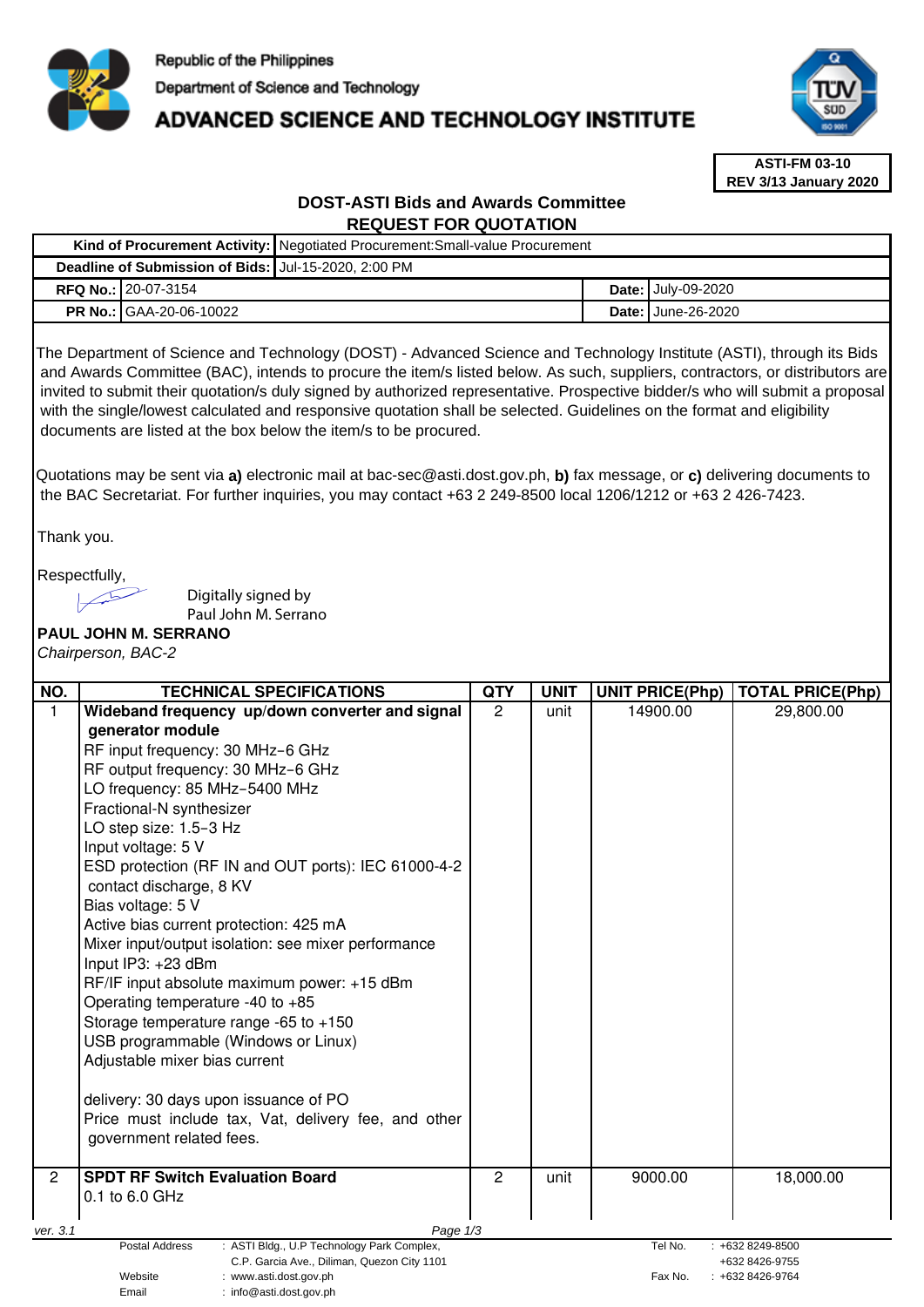| <b>GUIDELINES</b><br>A. Submission of Quotations         |                                                                                                                                                                                                                                                                                                                                                                                                                                                                                   |   |      |         |          |  |  |  |
|----------------------------------------------------------|-----------------------------------------------------------------------------------------------------------------------------------------------------------------------------------------------------------------------------------------------------------------------------------------------------------------------------------------------------------------------------------------------------------------------------------------------------------------------------------|---|------|---------|----------|--|--|--|
| TOTAL APPROVED BUDGET FOR THE CONTRACT:<br>Php 55,800.00 |                                                                                                                                                                                                                                                                                                                                                                                                                                                                                   |   |      |         |          |  |  |  |
|                                                          | Frequency range: 868 MHz<br>Receive sensitivity: -129 dBm<br>Modulation: (G)FSK, 4(G)FSK, (G)MSK, OOK<br>Low active power consumption: 10/13 mA RX<br>Low current powerdown modes: 30 nA shutdown, 40<br>nA standby<br>Data rate: 100 bps to 1 Mbps<br>Power supply = $1.8$ to 3.8 V<br>Auto frequency control (AFC)<br>Automatic gain control (AGC)<br>delivery: 30 days upon issuance of PO<br>Price must include tax, Vat, delivery fee, and other<br>government related fees. |   |      |         |          |  |  |  |
| 3                                                        | Absorptive SPDT RF Switch<br>Single, positive voltage control: 0 to 3 and 0 to 5 V<br>Isolation 64 dB at 1 GHz and 2 GHz<br>Integrated silicon CMOS driver<br>delivery: 30 days upon issuance of PO<br>Price must include tax, Vat, delivery fee, and other<br>government related fees.<br><b>Low-current Receiver Evaluation Board</b>                                                                                                                                           | 2 | unit | 4000.00 | 8,000.00 |  |  |  |

- 1. Quotation/s shall include the Request for Quotation and/or the Purchase Request Number as state above;
- 2. Pictures or brand/model names or numbers, if applicable, should be specified in the quotation/s; and
- 3. Quotation/s must be signed by the company's duly authorized representative.

#### **B. Eligibiliy Requirements**

Pursuant to Annex "H" or Consolidated Guidelines for the Alternative Methods of Procurement of the 2016 Implementing Rules and Regulations (IRR) of Republic Act (RA) No. 9184, as amended by Government Procurement Policy Board Resolution No. 21-2017 dated 30 May 2017, the following documents shall be submitted except for Repeat Order, Shopping under Section 52.1(a), and Negotiated Procurement under Sections 53.1 (Two-Failed Biddings), and 53.5 (Agency-to-Agency):

#### **For Procurement of Goods**

- 1. Upon submission of quotation
	- PhilGEPS Platinum Membership Certificate including Annex "A". If not available, the following alternate documents may be submitted:
		- PhilGEPS Registration Number
		- Mavor's Permit
			- For individuals/professionals engaged under Section 53.6, 53.7 and 53.9 of the 2016 IRR of RA No. 9184, only the Bureau of Internal Revenue (BIR) Certificate of Registration shall be submitted in lieu of the Mayor's Permit.
- 2. Upon issuance of Notice of Award (NOA)
	- ✓ Omnibus Sworn Statement
		- Applicable only for bidders who have submitted their quotation on item/s with a total Approved Budget for the Contract (ABC) of above Php50,000.00.
	- ✓ Income/Business Tax Return